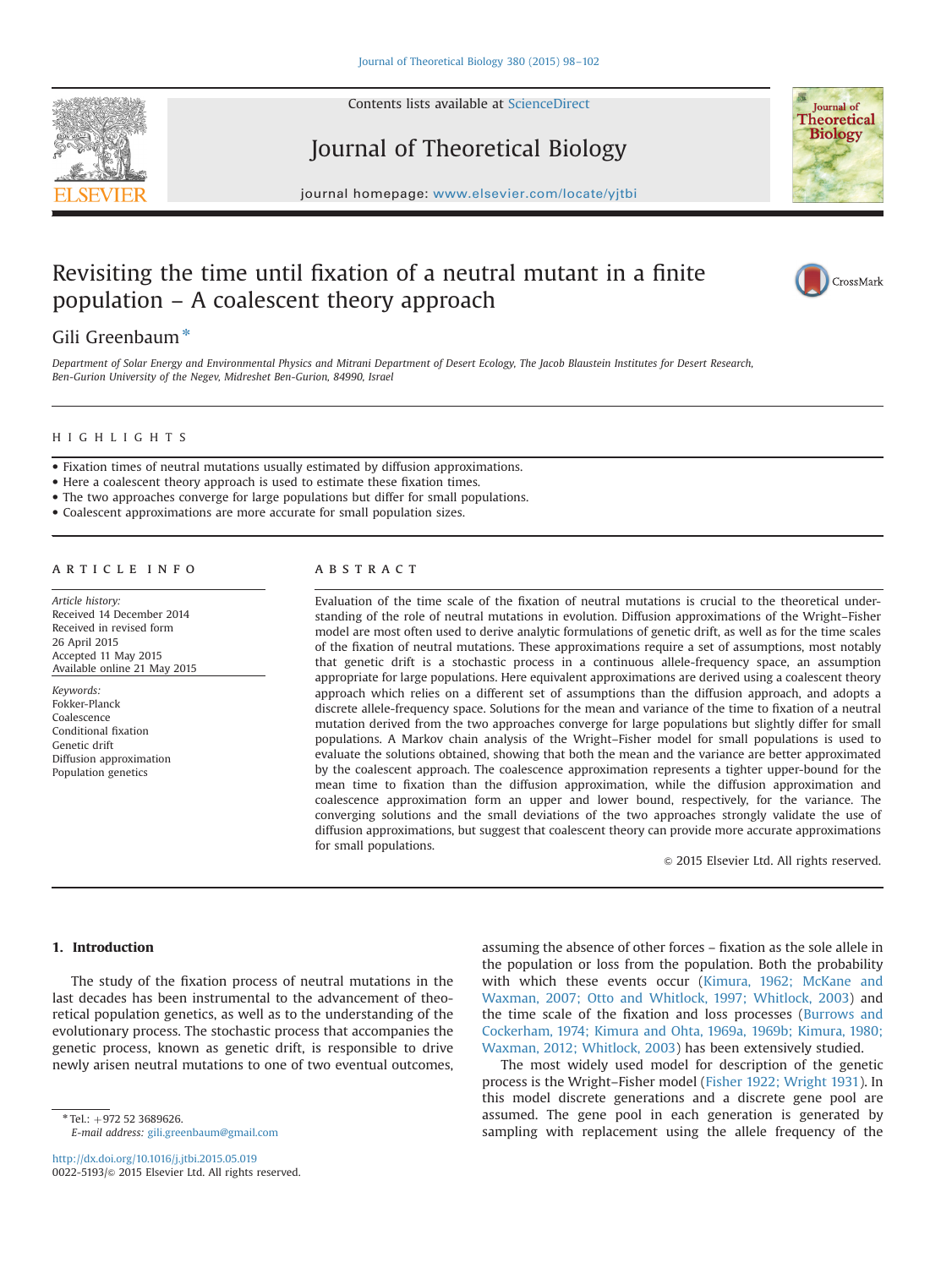<span id="page-1-0"></span>previous generation's gene pool, thus inducing a binomial distribution on the allele frequencies in the following generation. One of the main mathematical approaches to deal with genetic drift is the diffusion approximation of the Wright–Fisher model, first introduced by [Fisher \(1922\)](#page-4-0) and [Wright \(1931\)](#page-4-0), and later developed and extended by [Kimura \(1964\).](#page-4-0) The diffusion approach is a prospective approach that approximates the process by a diffusion of the probability density along the frequency space, assumed to be continuous, over time. This approach has had a significant influence on the development of the theory of neutral genetic variation and modern evolutionary theory, as it enables the description of quantities for many phenomena, such as the time to fixation and loss of alleles ([Kimura and Ohta, 1969a, 1969b\)](#page-4-0). An important special case of these results describes the time of fixation of a neutral mutation conditioned on the occurrence of such a fixation, a process known as the 'conditional fixation process' ([Kimura and Ohta, 1969a](#page-4-0)).

Another approach that was developed to study genetic drift and genetic processes is coalescent theory ([Kingman, 1982a](#page-4-0)). This approach adopts a retrospective backwards-looking viewpoint on the genetic process. Instead of asking how a certain generation's allele frequency affects the allele frequencies in the following generation, the coalescent approach is to ask how long ago lineages of copies of a certain allele separated from their most recent common ancestor (MRCA). Put in other words, the coalescence time of copies of an allele is the time it would take for them to coalesce if the process was to be run backwards. This approach has considerable computational and practical advantages when addressing questions regarding processes that occurred in the past, since only surviving lineages need be taken into account ([Rosenberg and Nordborg, 2002](#page-4-0)). The first papers of coalescent theory dealt with simple ideal populations, but like the diffusion approach, they were later supplemented with many studies extending the approach's principles to various violations of the ideal population ([Hein et al., 2005; Nordborg, 2008\)](#page-4-0).

Deriving analytic equations to describe the timescale of the conditional fixation process is crucial to the understanding of the polymorphism observed in many loci and in many organisms, since neutral mutations on their way to fixation induce polymorphism in a monomorphic locus, or enhance the polymorphism of an already polymorphic locus for the time scale of the fixation process [\(Kimura,](#page-4-0) [1984](#page-4-0)). Thus equations describing the time scale of the conditional fixation process, accompanied by the mutation rate and the probability of fixation of neutral mutations, can be applied to the analysis of the observed genetic variation in nature, and to explain the observed polymorphism in many organisms and loci. Deriving approximations to the Wright–fisher model in order to generate predictions for the timescales of the conditional fixation process of mutations is also instrumental in the study of the role of neutral mutations in evolution, as a source of genetic variation [\(Kimura,](#page-4-0) [1984; Ohta, 1992](#page-4-0)), and has been shown to effect population's evolvability [\(Draghi and Wagner, 2008; Wagner, 2008\)](#page-4-0).

While the importance of Kimura's and Ohta's original result regarding the time to fixation of a neutral mutant has been acknowledged ([Watterson, 1996\)](#page-4-0), an analytic confirmation of this result using an alternative approach is of importance. This is so since the diffusion approach forces continuity on the frequency space, an assumption that is violated especially in small populations, which are of particular interest in population genetics and conservation genetics. In this study the standard coalescent (ncoalescent) model ([Kingman, 1982b](#page-4-0)) of the Wright–Fisher model is used, a model that does not assume a continuous frequency space, to derive the mean time of the conditional fixation process of a mutation, as well as its variance. It is shown that the conditional fixation and the coalescence of the entire population are processes with identical time scales (although they do not occur simultaneously and only partially overlap; [Campbell, 1999](#page-4-0)), but result in a different approximation of the conditional fixation process. The diffusion approximation and the coalescence approximation converge for large populations, but differ for finite populations. Explicit Markov chain analysis of the Wright–Fisher model focusing on small populations ( $N \leq 100$ ) are used to compare the diffusion approximations with the coalescence approximations.

### 2. The diffusion and coalescence approximations

### 2.1. The diffusion approximation of the conditional fixation process

The diffusion approach is based on formulating the Wright– Fisher model using the Fokker-Plank diffusion equation (known also as the Kolmogorov forward equation), and approximates the probability density of the allele frequency over time. In order to describe a diffusion process, the frequency space is formulated as a continuous random variable rather than a discrete random variable, although in a finite population an allele can attain only a finite number of different allele frequencies ([Waxman, 2011\)](#page-4-0). Under this formulation, the mean and variance of  $T(p, N)$ , the time to fixation of a neutral allele with initial frequency  $p$  in a population of size N (the full formulation takes into account the variance effective population size  $N_e$ , but here the population is considered to be ideal, thus  $N = N_e$ ), is given by ([Kimura and Ohta,](#page-4-0) [1969a; Narain, 1970](#page-4-0))

$$
E[T(p,N)] = \frac{-4N(1-p)ln(1-p)}{p}
$$
\n(1)

$$
Var[T(p, N)] = 32N^2 \left[ \frac{(1-p)ln(1-p)}{p} + \sum_{k=1}^{\infty} \frac{1-p^k}{k^2} \right] - (E[T(p, N)])^2 \quad (2)
$$

For a neutral mutation, which initially appears in the population at only one copy, the diffusion approximation for the mean time to (conditional) fixation is therefore

$$
E[T_{fix}(N)] = -8N^2 \left(1 - \frac{1}{2N}\right) \ln\left(1 - \frac{1}{2N}\right) \approx 4N - 1\tag{3}
$$

Note that the second order approximation of  $\ln(1-\frac{1}{2N})$  is needed here, as the second order term is significant and cannot be neglected. The diffusion approximation for the variance is given by

$$
\text{Var}\left[T_{fix}(n)\right] = 32N^2 \left[ (2N - 1)\ln\left(1 - \frac{1}{2N}\right) + \sum_{k=1}^{\infty} \frac{1 - \left(\frac{1}{2N}\right)^k}{k^2} \right] - (E\left[T\left(\frac{1}{2N}, N\right)\right])^2 \approx \left(\frac{16}{3}\pi^2 - 48\right)N^2 - \frac{1}{3} \tag{4}
$$

The two convergences in Eqs. (3) and (4) are rapid and can be applied to small population sizes as well. Note that when taking  $p\rightarrow 0$  instead of  $p=\frac{1}{2N}$  to demonstrate the conditional fixation time of a neutral mutation, the result is Eqs. (3) and (4) without the constant terms, and these are the results that most often appear in the literature (and are more convenient when dealing with large populations and continuous frequency spaces).

The diffusion approximation of the Wright–Fisher model is extensively used in population genetics to obtain approximations of biologically significant phenomena, such as the time to fixation of a neutral mutation. The diffusion approximation of a neutral allele converges to the Wright–Fisher model for large populations ([Guess, 1973](#page-4-0)). The error of the diffusion approximation has been studied both numerically and analytically [\(Ethier and Norman,](#page-4-0) [1977; Ewens, 1963; Kimura, 1980; Zhao et al., 2013](#page-4-0)), and have mostly been found to be quite accurate. However, it has been pointed out that the diffusion theory may be vulnerable near the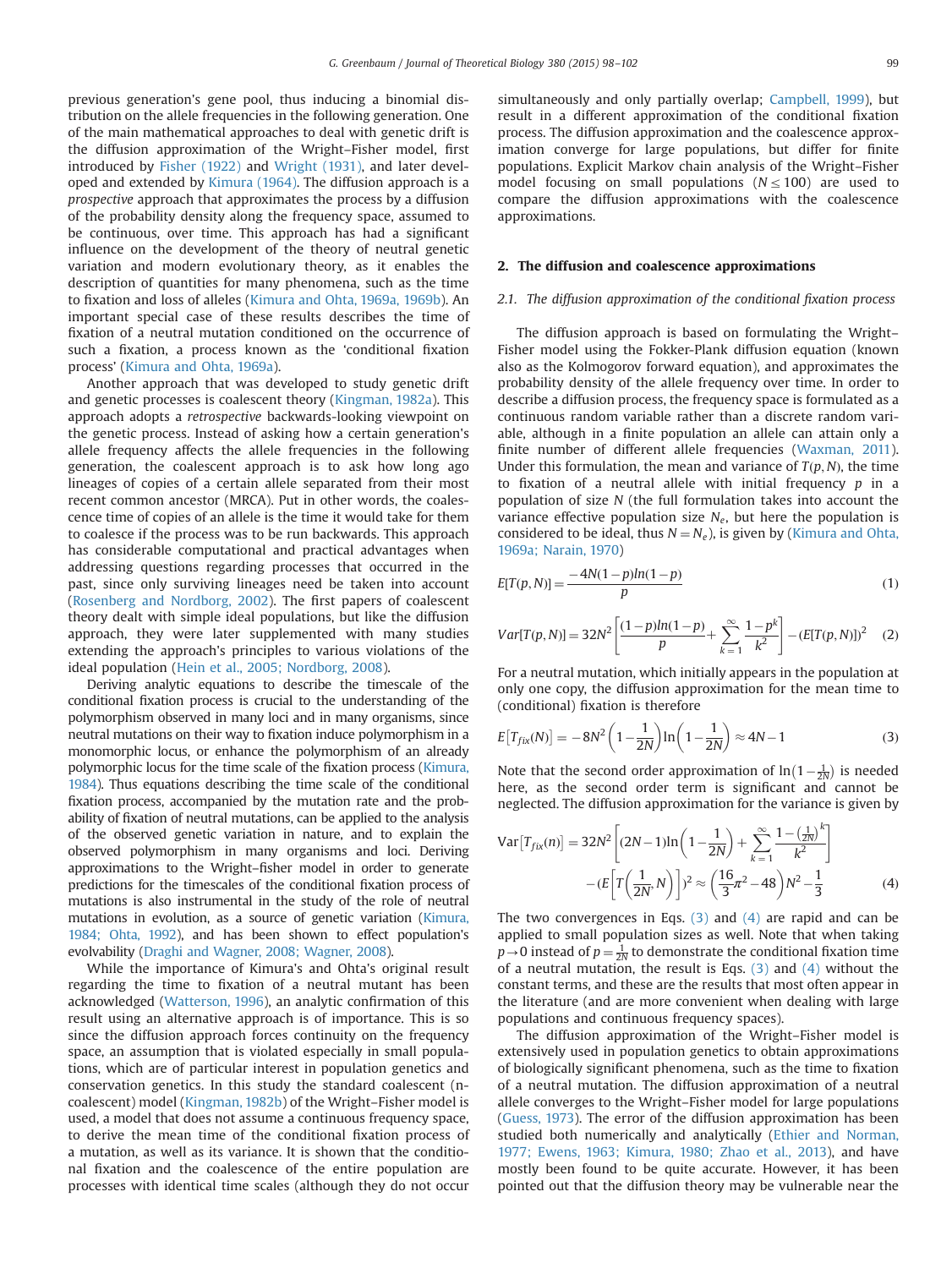<span id="page-2-0"></span>boundaries of fixation and loss, as well as for small population sizes ([Tyvand and Thorvaldsen, 2010](#page-4-0)), due to the assumptions of the diffusion formulation.

## 2.2. The coalescence approximation of the MRCA of the entire population

The coalescence process of the entire population, whereby all gametes are followed from a given generation backward in time until they coalesce to the MRCA, is similar to the conditional fixation process (suggested by [Campbell, 1999; Ewens, 2004;](#page-4-0) [Tajima, 1990\)](#page-4-0) since they both describe the increase in frequency of a single gamete to frequency of 1, conditioned on eventual fixation. Using Coalescent theory, it is possible to approximate the time from a given generation, for example from the fixation generation, to the time of the coalescence of all gametes in the population. For this purpose the basic coalescent model, the Standard coalescent or n-coalescent ([Kingman, 1982a, 1982b](#page-4-0)), is clearly the most appropriate model since it deals with an ideal diploid population of constant size N, and no selection, recombination or other external genetic forces on the system are included in the model. The standard coalescent assumes a sample of  $n$ gametes from the population at time  $t=0$ , traces the genetic process backwards in time, and asks at what time do the lineages of these n samples coalesce, i.e. what is the first generation in which the lineages have a common ancestor. Under these assumptions, the expected time to the MRCA (TMRCA) of  $n$  samples is given by ([Templeton, 2006](#page-4-0))

$$
E[TMRCA(n)] = 4N(1 - \frac{1}{n})
$$
\n<sup>(5)</sup>

and the variance is given by [\(Appendix A](#page-4-0))

Var[TMRCA(n)] = 
$$
16N^2 \left( \sum_{i=2}^{n} \frac{1}{i^2(i-1)^2} \right) - 4N \left( 1 - \frac{1}{n} \right)
$$
 (6)

The linear term in Eq. (6) is often dropped (e.g. [Hamilton, 2009;](#page-4-0) [Hein et al., 2005; Templeton, 2006\)](#page-4-0), but for our purposes the precise formulation will be kept (the linear term is dropped when the coalescence process is approximated by a continuous-time coalescence process or when large populations are assumed, see [Appendix A](#page-4-0)). Therefore the mean and variance of the coalescence time of the entire population of N individuals to a single gamete is approximated by

$$
E[\text{TMRCA}(2N)] = 4N\left(1 - \frac{1}{2N}\right) = 4N - 2\tag{7}
$$

Var[TMRCA(2N)] = 
$$
16N^2 \left( \sum_{i=2}^{2N} \frac{1}{i^2(i-1)^2} \right) - 4N \left( 1 - \frac{1}{2N} \right)
$$
  
\n
$$
\approx \left( \frac{16}{3} \pi^2 - 48 \right) N^2 - 4N + 2
$$
\n(8)

## 3. The conditional fixation process and the coalescent

The conditional fixation and the coalescence process are similar processes since they follow the increase of a single copy of an allele to a point where the allele is the only allele in the population. However, these process are not identical, as noted by [Campbell](#page-4-0) [\(1999\)](#page-4-0), and they overlap only for the period of transition from the generation of the MRCA of the fixation generation (the 'MRCA generation') to the generation of fixation. The conditional fixation process includes, in addition, the period from the first occurrence of the mutation to the MRCA generation and the coalescence process includes in addition the period from the fixation generation until the MRCA generation changes (the generations following the fixation

generation may have the same MRCA generation as the fixation generation). In order to show that the two process are of similar time lengths, one has to show that the two additional periods, prior to the MRCA generation and after the fixation generation, are of the same length. This was shown by [Campbell \(1999\)](#page-4-0). His proof consisted of noting the generation of fixation of a certain allele as  $F_i$ ;  $C_i$  as the MRCA generation of  $F_i$ ;  $F_{i+1}$  as the generation in which the population is for the first time after  $F_i$  fixed for an allele with a different MRCA than  $C_i$ ; and  $C_{i+1}$  as the MRCA generation of  $F_{i+1}$ . The conditional fixation process consists of the interval  $C_i + 1$  to  $C_{i+1}$ plus the interval  $C_{i+1}$  to  $F_{i+1}$  and the coalescence process consists of the interval  $C_i$  to  $F_i$  plus the interval  $F_i$  to  $F_{i+1}$  – 1. At the steady state of the process, the non-overlapping intervals of the two processes  $(F_i)$ to  $F_{i+1}$  – 1 and  $C_i$  + 1 to  $C_{i+1}$ ) have to be of the same length, since otherwise at some point either  $C_i$  will occur after  $F_i$  or before  $F_{i-1}$ , which is not possible.

[Tajima \(1990\)](#page-4-0) also makes an argument that the length of the coalescence process should be the same as the conditional fixation process, but he uses the Moran model [\(Moran, 1958\)](#page-4-0) instead of the Wright–Fisher model for the theoretical argument. His argument is based on the fact that in the Moran model at the time step before fixation of a neutral mutant (the Moran model is not based on generation time steps)  $2N-1$ genes have the mutant as the MRCA (which is also the MRCA of the fixation generation) and one gene belongs to a non-mutant lineage. The branch lengths for these lineages are not affected by conditioning the process on eventual fixation, only the branching pattern is affected. Hence, Tajima suggests using the coalescence times as approximation of the conditional fixation process. However, this argument fails to include the time between the appearance of the mutation to the MRCA and the time this MRCA is maintained after fixation, both of which could be substantial, hence the argument needs to be complemented by proving that these two intervals are identical, as shown by Campbell.

## 4. Explicit Markov chain analysis

The different solutions obtained by the diffusion approach and the coalescent approach, although very similar, predict different mean and variance for the length of the conditional fixation process, especially for small population sizes. In order to evaluate the two solutions, an explicit Markov chain analysis was performed to calculate the mean and variance of the conditional fixation for small populations ( $N \leq 100$ ). Assuming that in each generation the mutant allele can be in 2N different states, state 1 to 2N, representing the number of copies of the allele in the population, the conditional fixation is a Markovian process with one absorbing state, 2N. If  $p_{ii}$  is the probability transition matrix between states for the regular

(unconditioned) fixation and loss process (i.e.  $p_{ij} =$ 

$$
\binom{2n}{j} \left(\frac{i}{2n}\right)^j
$$

 $(1 - \frac{i}{2n})^{2n-j}$  then the transition matrix for the conditional process is  $p_{ij}^* = p_{ij}^j$  ([Ewens, 2004\)](#page-4-0). If we define the matrix P to be the matrix  $p_{ij}^*$  without the absorbing state, that is the matrix  $p_{ij}^*$  with the last row and column removed, then the fundamental matrix of the Markov chain is ([Kemeny and Snell, 1967\)](#page-4-0)

$$
M = (I_{2N-1} - P)^{-1}
$$
 (9)

where  $I_{2N-1}$  is the  $2N-1$  by  $2N-1$  identity matrix. The mean time to reach the absorbing state starting at state k is given by the  $k_{th}$ element of the vector  $w = M \cdot 1$ , where 1 is a vector of length  $2N-1$ of ones. Thus the mean time of the conditional fixation is the first element of w, as the process is initiated with one copy of the allele.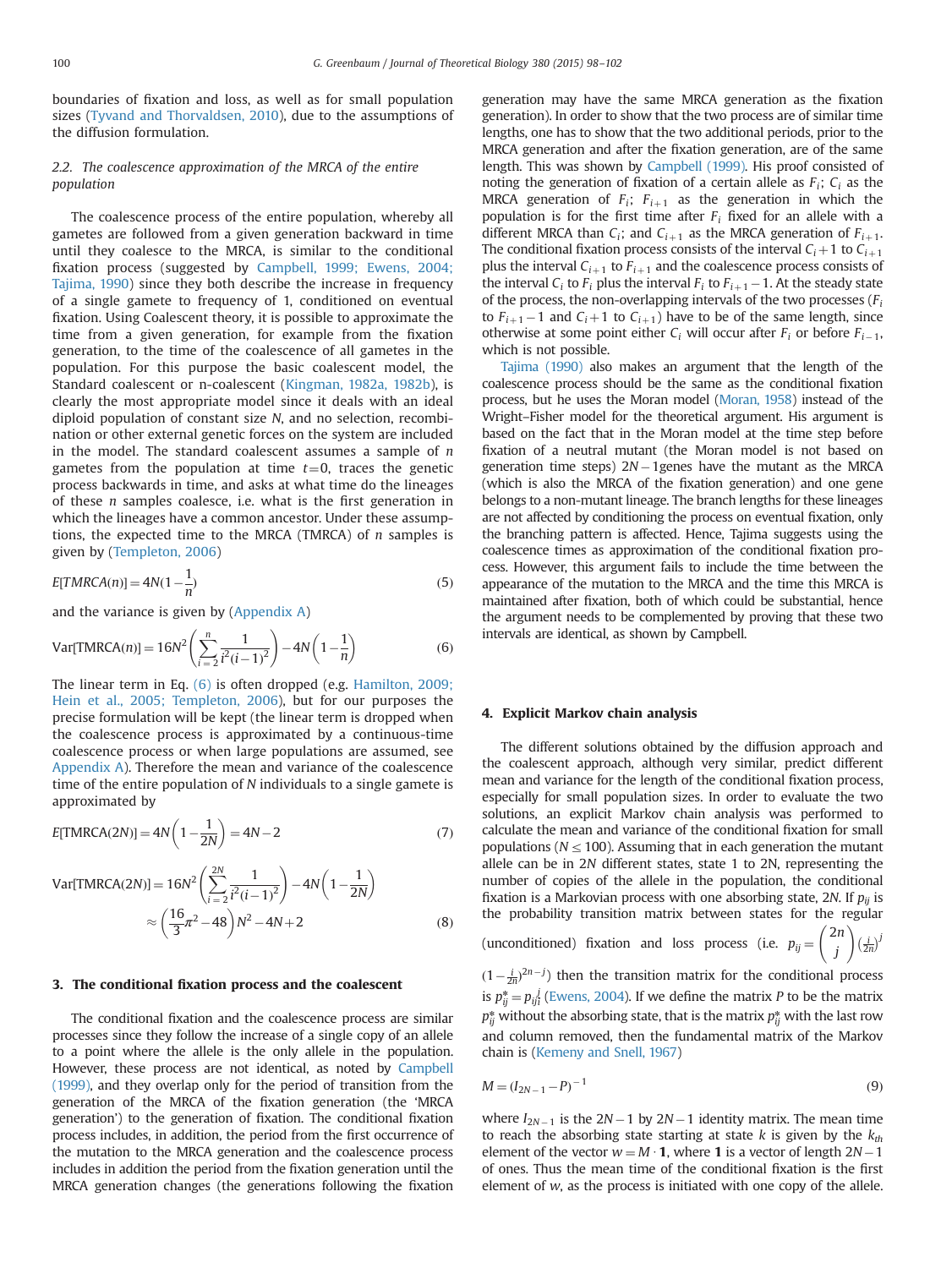<span id="page-3-0"></span>The variance of the process, starting at  $k$  copies of the allele, is the  $k_{\text{th}}$  element of the vector [\(Kemeny and Snell, 1967](#page-4-0))

$$
v = (2M - I_{2N-1}) - w_{had} \tag{10}
$$

where  $w_{had}$  is the Hadamard product of w with itself (i.e., a vector with the elements of w squared). The variance of the conditional fixation process is the first element of  $\nu$ .

The mean and variance of the conditional fixation process where explicitly calculated for  $N \le 100$  and compared to the analytic solutions of Eqs.  $(3)$ ,  $(4)$ ,  $(7)$  and  $(8)$ . Fig. 1 shows the coalescence approximation for the mean and variance of the conditional fixation process and the results of the Markov chain analysis. The difference between the analytic approximations from both approaches and the explicit results are shown in Fig. 2.

## 5. Discussion

In this work a simple coalescent model was used to study the time to fixation of a neutral mutation, conditioned on fixation, and the approximation results were compared with the diffusion approximation of these time scales. Both approaches aim to approximate the Wright–Fisher model of the genetic process. A priori, since these two approaches rely on different assumptions, such as continuous frequency space in the diffusion approach and a discrete space in the coalescent approach, the two approaches may have produced approximations that diverge significantly for some parts of the parameter space. The results presented in this work strongly validate Kimura's and Ohta's original result ([Kimura](#page-4-0) [and Ohta, 1969a\)](#page-4-0), in the sense that very similar approximations, that do not diverge significantly one from the other, are obtained using a different approach that describes the same process, while using a different set of assumptions. Both approximations overestimate the mean time of fixation, but the coalescence approximation represents a tighter upper-bound than does the diffusion approximation (Fig. 2A). The diffusion approximation also overestimates the variance of the time to fixation, but the coalescence approximation underestimates the variance, although to a lesser degree (Fig. 2B). Thus the diffusion approximation and coalescence approximation define an upper and lower bound for the variance of the process, respectively, with the latter deviating less from the Markov chain analysis results.

[Waxman \(2011\)](#page-4-0) emphasizes the fact that Kimura's diffusion approximation does not cover the fixation and loss of alleles, only the intermediate frequency range between 0 and 1. He explores an alternative diffusion approximation on a discrete frequency space, showing that problematic behavior of the diffusion approximation near the boundaries is most noticeable when examining phenomena of loss and fixation [\(McKane and Waxman, 2007\)](#page-4-0), and when the continuity assumption on the frequency space is mostly violated, i.e. in small populations. Since genetic drift in small populations is of special interest in some fields of biology such as conservation genetics [\(Allendorf et al., 2012\)](#page-4-0) or founder speciation [\(Templeton, 2008\)](#page-4-0), a solid theory encompassing small population sizes in necessary.



Fig. 1. Mean (A) and variance (B) of the conditional fixation of a neutral mutation. Coalescence approximation in red line, Markov chain analysis results in black dots. (For interpretation of the references to color in this figure legend, the reader is referred to the web version of this article.)



Fig. 2. Deviation of analytic approximations for the mean (A) and variance (B) from the Markov chain analysis results. Deviation of the coalescence approximation in red continuous line; deviation of the diffusion approximation in dashed blue line. Both approximations overestimate the mean, the diffusion approximation overestimates the variance, while the coalescence approximation underestimates the variance. In all cases the deviation of the coalescence approximation is smaller than the deviation of the diffusion approximation. (For interpretation of the references to color in this figure legend, the reader is referred to the web version of this article.)